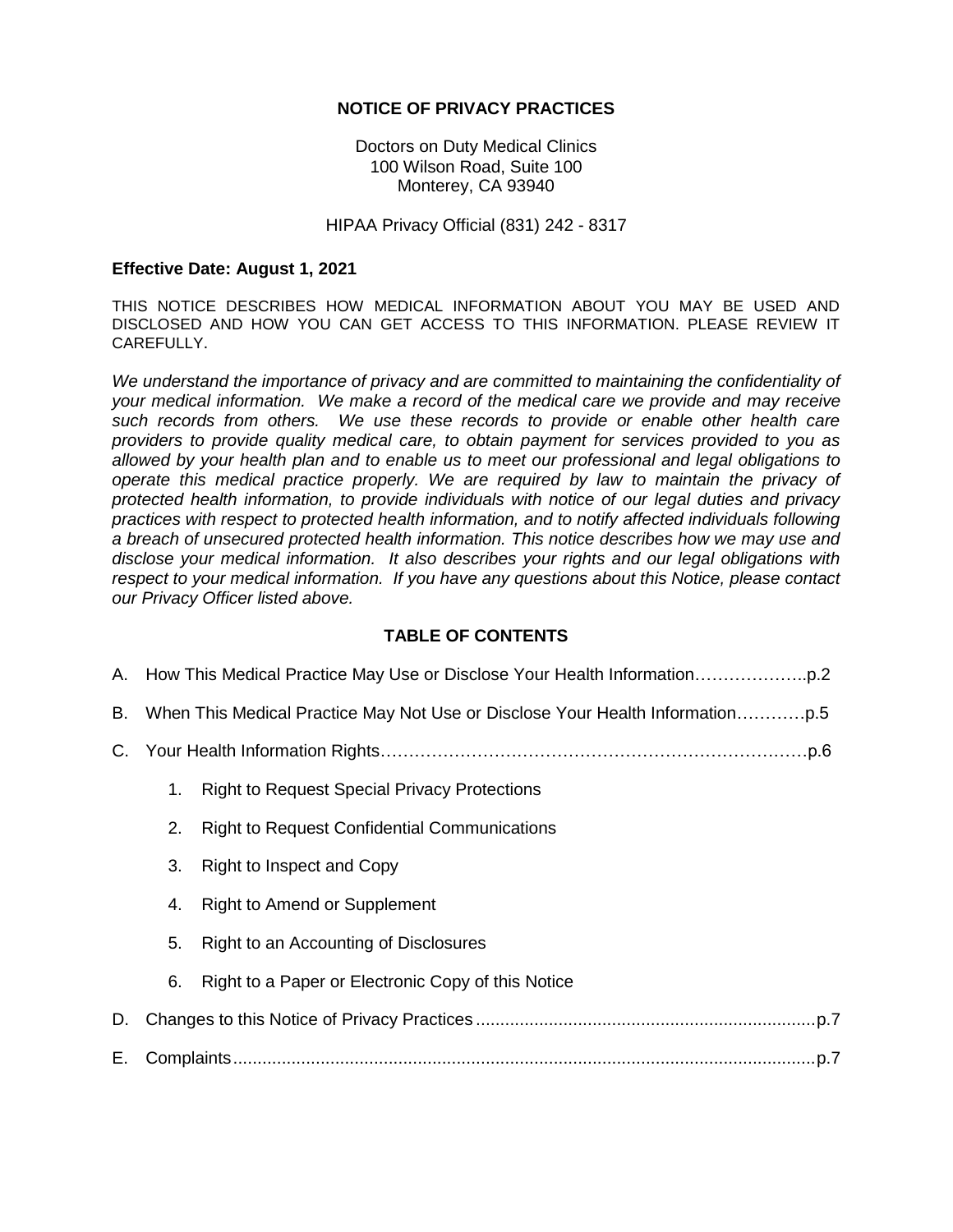### **A. How This Medical Practice May Use or Disclose Your Health Information**

The medical record is the property of this medical practice, but the information in the medical record belongs to you. The law permits us to use or disclose your health information for the following purposes:

- 1. Treatment. We use medical information about you to provide your medical care. We disclose medical information to our employees and others who are involved in providing the care you need. For example, we may share your medical information with other physicians or other health care providers who will provide services that we do not provide or we may share this information with a pharmacist who needs it to dispense a prescription to you, or a laboratory that performs a test. We may also disclose medical information to members of your family or others who can help you when you are sick or injured, or following your death.
- 2. Payment. We use and disclose medical information about you to obtain payment for the services we provide. For example, we give your health plan the information it requires for payment. We may also disclose information to other health care providers to assist them in obtaining payment for services they have provided to you.
- 3. Health Care Operations. We may use and disclose medical information about you to operate this medical practice. For example, we may use and disclose this information to review and improve the quality of care we provide, or the competence and qualifications of our professional staff. Or we may use and disclose this information to get your health plan to authorize services or referrals. We may also use and disclose this information as necessary for medical reviews, legal services and audits, including fraud and abuse detection and compliance programs and business planning and management. We may also share your medical information with our "business associates," such as our billing service, that perform administrative services for us. We have a written contract with each of these business associates that contains terms requiring them and their subcontractors to protect the confidentiality and security of your medical information. Although federal law does not protect health information which is disclosed to someone other than another healthcare provider, health plan, healthcare clearinghouse or one of their business associates, California law prohibits all recipients of healthcare information from further disclosing it except as specifically required or permitted by law. We may also share your information with other health care providers, health care clearinghouses or health plans that have a relationship with you, when they request this information to help them with their quality assessment and improvement activities, their patient-safety activities, their population-based efforts to improve health or reduce health care costs, protocol development, case management or care coordination activities, their review of competence, qualifications and performance of health care professionals, their training programs, their accreditation, certification or licensing activities, their activities related to contracts of health insurance or health benefits, or their health care fraud and abuse detection and compliance efforts. We may also share medical information about you with the other health care providers, health care clearinghouses and health plans that participate with us in "organized health care arrangements" (OHCAs) for any of the OHCAs' health care operations. OHCAs include hospitals, physician organizations, health plans, and other entities which collectively provide health care services. A listing of the OHCAs we participate in is available from the Privacy Official.
- 4. Health Information Exchanges / Care Everywhere. We may use and share your health information with your doctors/providers involved in your care through the Central Coast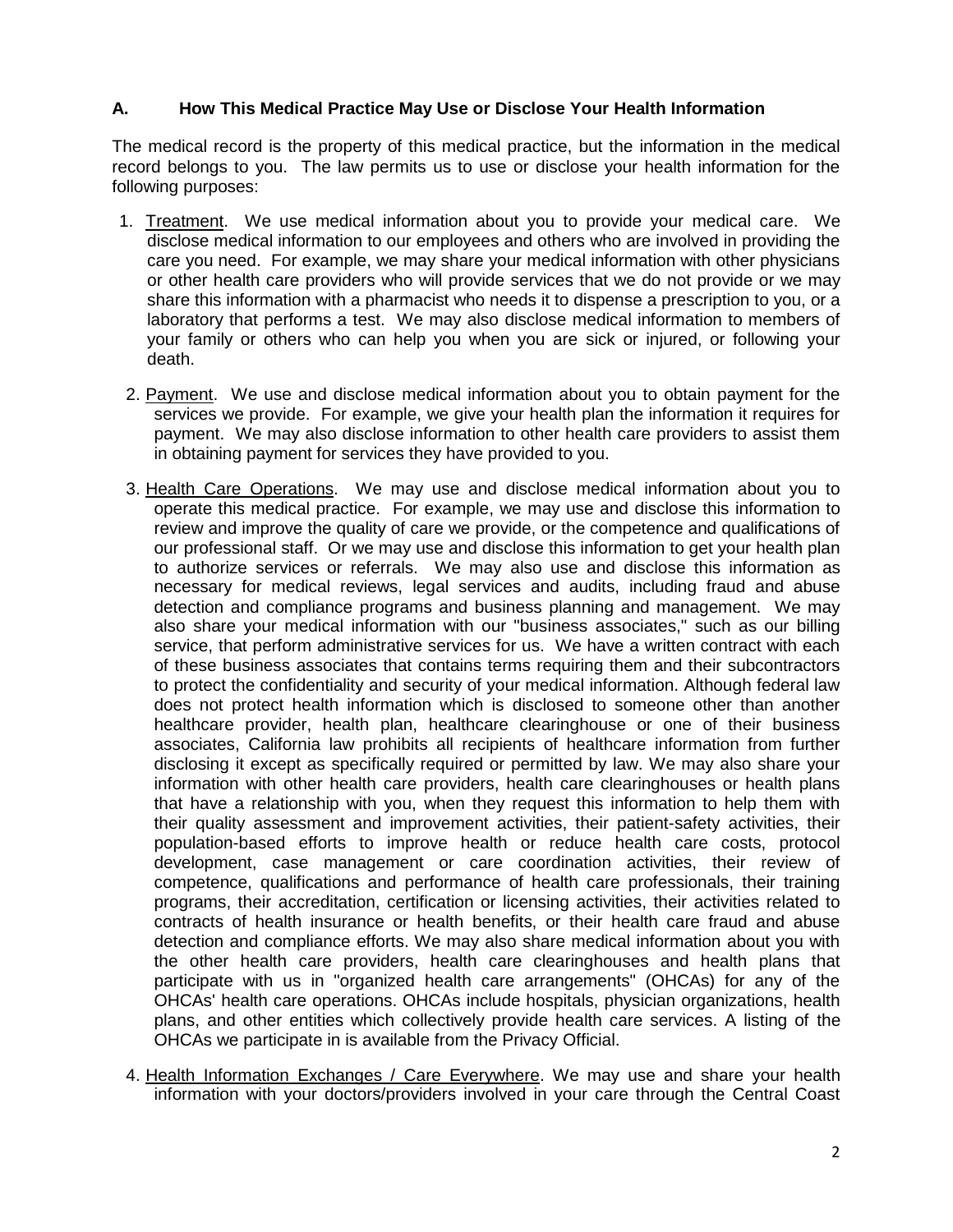Health Connect, a Health Information Exchange (HIE) and the SVMHS Care Everywhere system using a secure internet connection. An HIE is a way of sharing health information with other participating health care providers or entities for treatment, payment and health care operation purposes. This allows your participating health care provider to have your most recent information available from other participating health care providers when making decisions about your care. You may opt-out and prevent your medical information from being available through the Central Coast Health Connect, or prevent the sharing of your health information by contacting the SVMHS Health Information Management Department at 831-759-1957. To opt-out of the SVMHS Care Everywhere system, please email [helpdesk@svmh.com](mailto:helpdesk@svmh.com) or call 831-771-3886.

- 5. Appointment Reminders. We may use and disclose medical information to contact and remind you about appointments. If you are not home, we may leave this information on your answering machine or in a message left with the person answering the phone.
- 6. Patient Follow-up Calls. We may have a Nurse contact you to inquire about the medical care you received while at our clinic and your health status. If you are not home, our Nurse may leave a message on your answering machine or a message may be left with the person answering the phone. This message will not disclose the reason for your visit but will ask for you to return the Nurse's call at your convenience.
- 7. Sign-in Process. We may use and disclose medical information about you by having you sign in when you arrive at our office. We may also call out your name when we are ready to see you.
- 8. Notification and Communication with Family. We may disclose your health information to notify or assist in notifying a family member, your personal representative or another person responsible for your care about your location, your general condition or, unless you had instructed us otherwise, in the event of your death. In the event of a disaster, we may disclose information to a relief organization so that they may coordinate these notification efforts. We may also disclose information to someone who is involved with your care or helps pay for your care. If you are able and available to agree or object, we will give you the opportunity to object prior to making these disclosures, although we may disclose this information in a disaster even over your objection if we believe it is necessary to respond to the emergency circumstances. If you are unable or unavailable to agree or object, our health professionals will use their best judgment in communication with your family and others.
- 9. Marketing. Provided we do not receive any payment for making these communications, we may contact you to encourage you to purchase or use products or services related to your treatment, case management or care coordination, or to direct or recommend other treatments, therapies, health care providers or settings of care that may be of interest to you. We may similarly describe products or services provided by this practice and tell you which health plans we participate in., We may receive financial compensation to talk with you face-to-face, to provide you with small promotional gifts, or to cover our cost of reminding you to take and refill your medication or otherwise communicate about a drug or biologic that is currently prescribed for you, but only if you either: (1) have a chronic and seriously debilitating or life-threatening condition and the communication is made to educate or advise you about treatment options and otherwise maintain adherence to a prescribed course of treatment, or (2) you are a current health plan enrollee and the communication is limited to the availability of more cost-effective pharmaceuticals. If we make these communications while you have a chronic and seriously debilitating or life-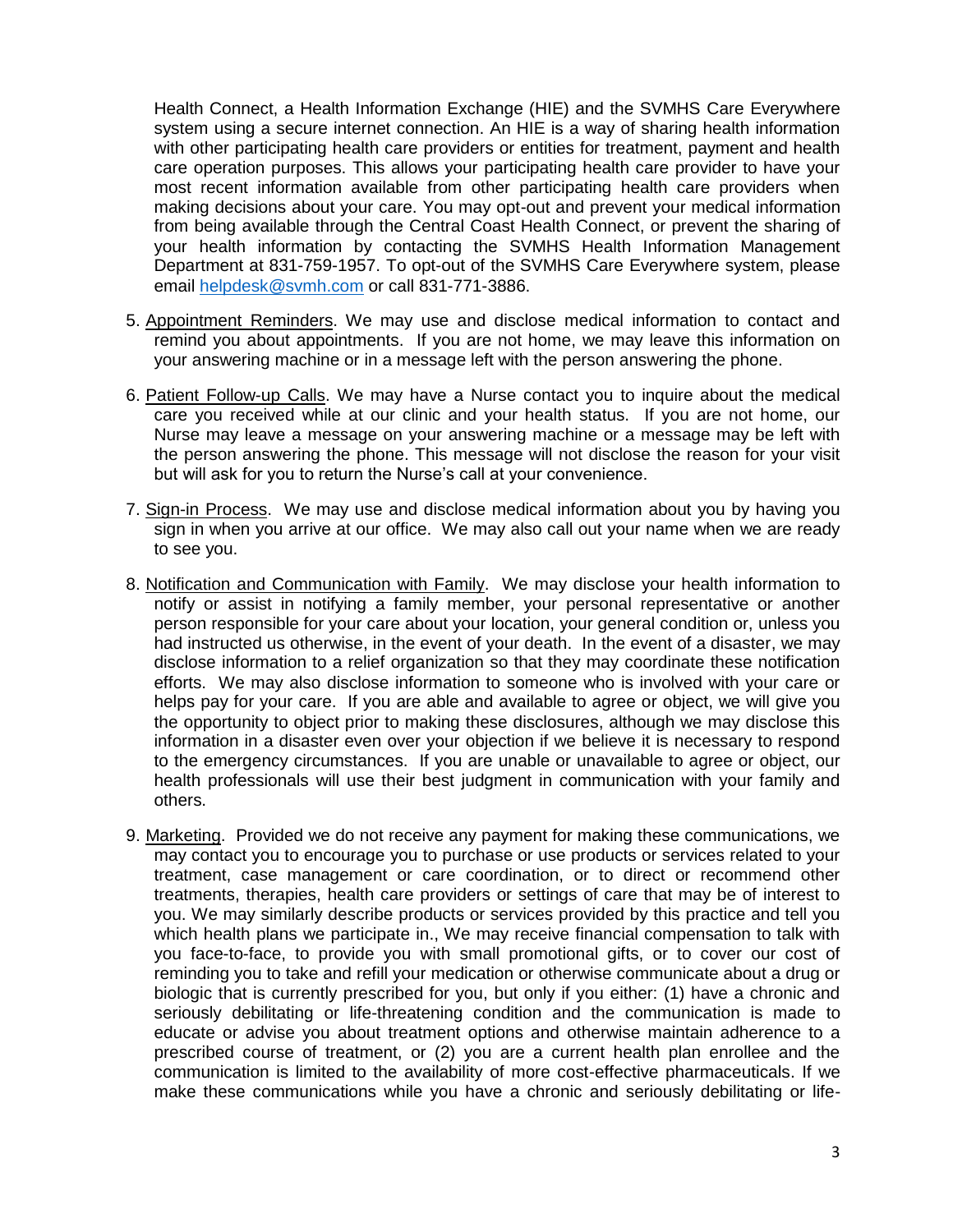threatening condition, we will provide notice of the following in at least 14-point type: (1) the fact and source of the remuneration; and (2) your right to opt-out of future remunerated communications by calling the communicator's toll-free number. We will not otherwise use or disclose your medical information for marketing purposes or accept any payment for other marketing communications without your prior written authorization. The authorization will disclose whether we receive any financial compensation for any marketing activity you authorize, and we will stop any future marketing activity to the extent you revoke that authorization.

- 10. Sale of Health Information. We will not sell your health information without your prior written authorization. The authorization will disclose that we will receive compensation for your health information if you authorize us to sell it, and we will stop any future sales of your information to the extent that you revoke that authorization.
- 11. Required by Law. As required by law, we will use and disclose your health information, but we will limit our use or disclosure to the relevant requirements of the law. When the law requires us to report abuse, neglect or domestic violence, or respond to judicial or administrative proceedings, or to law enforcement officials, we will further comply with the requirement set forth below concerning those activities.
- 12. Public Health. We may, and are sometimes required by law, to disclose your health information to public health authorities for purposes related to: preventing or controlling disease, injury or disability; reporting child, elder or dependent adult abuse or neglect; reporting domestic violence; reporting to the Food and Drug Administration problems with products and reactions to medications; and reporting disease or infection exposure. When we report suspected elder or dependent adult abuse or domestic violence, we will inform you or your personal representative promptly unless in our best professional judgment, we believe the notification would place you at risk of serious harm or would require informing a personal representative we believe is responsible for the abuse or harm.
- 13. Health Oversight Activities. We may, and are sometimes required by law, to disclose your health information to health oversight agencies during the course of audits, investigations, inspections, licensure and other proceedings, subject to the limitations imposed by federal and California law.
- 14. Judicial and Administrative Proceedings. We may, and are sometimes required by law, to disclose your health information in the course of any administrative or judicial proceeding to the extent expressly authorized by a court or administrative order. We may also disclose information about you in response to a subpoena, discovery request or other lawful process if reasonable efforts have been made to notify you of the request and you have not objected, or if your objections have been resolved by a court or administrative order.
- 15. Law Enforcement. We may, and are sometimes required by law, to disclose your health information to a law enforcement official for purposes such as identifying of locating a suspect, fugitive, material witness or missing person, complying with a court order, warrant, grand jury subpoena and other law enforcement purposes.
- 16. Coroners. We may, and are often required by law, to disclose your health information to coroners in connection with their investigations of deaths.
- 17. Organ or Tissue Donation. We may disclose your health information to organizations involved in procuring, banking or transplanting organs and tissues.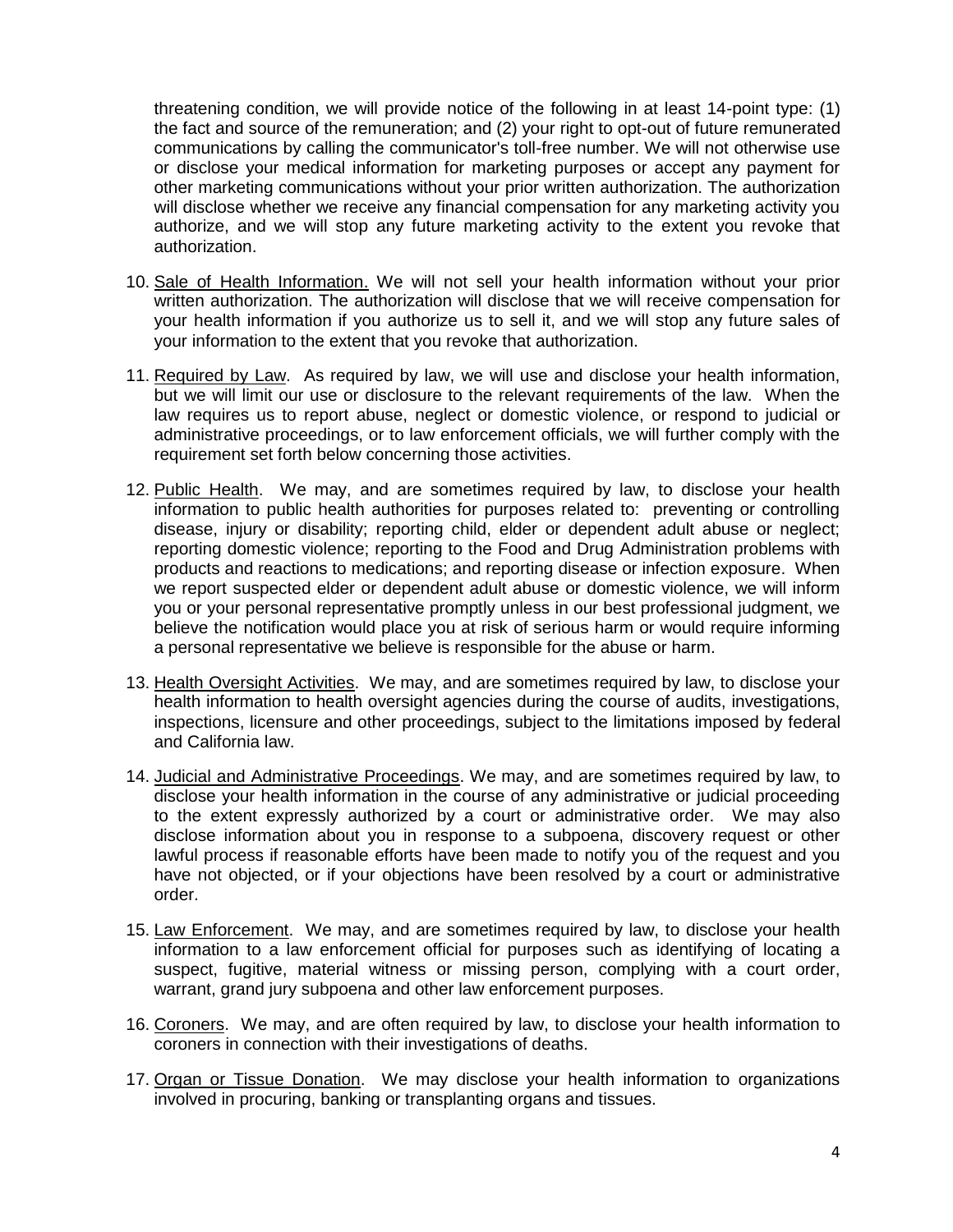- 18. Public Safety. We may, and are sometimes required by law, to disclose your health information to appropriate persons in order to prevent or lessen a serious and imminent threat to the health or safety of a particular person or the general public.
- 19. Proof of Immunization. We will disclose proof of immunization to a school where the law requires the school to have such information prior to admitting a student if you have agree to the disclosure on behalf of yourself or your dependent.
- 20. Specialized Government Functions. We may disclose your health information for military or national security purposes or to correctional institutions or law enforcement officers that have you in their lawful custody.
- 21. Worker's Compensation. We may disclose your health information as necessary to comply with worker's compensation laws. For example, to the extent your care is covered by workers' compensation, we will make periodic reports to your employer about your condition. We are also required by law to report cases of occupational injury or occupational illness to the employer or workers' compensation insurer.
- 22. Occupational Medicine. To the extent that pre-placement physicals, drug tests, and fitness-for-duty examinations are conducted at the request of an employer for the purpose of such workplace medical surveillance or work-related illness or injury, and the employer needs the information to comply with the requirements of OSHA, MSHA, or similar State law, the protected health information the employer needs to meet such legal obligation may be discussed to the employer without your authorization.
- 23. Change of Ownership. In the event that this medical practice is sold or merged with another organization, your health information/record will become the property of the new owner, although you will maintain the right to request that copies of your health information be transferred to another physician or medical group.
- 24. Breach Notification. In the case of a breach of unsecured protected health information, we will notify you as required by law. If you have provided us with a current email address, we may use email to communicate information related to the breach. In some circumstances our business associate may provide the notification. We may also provide notification by other methods as appropriate.
- 25. Psychotherapy Notes. We will not use or disclose your psychotherapy notes without your prior written authorization except for the following: (1) your treatment, (2) for training our staff, students and other trainees, (3) to defend ourselves if you sue us or bring some other legal proceeding, (4) if the law requires us to disclose the information to you or the Secretary of HHS or for some other reason, (5) in response to health oversight activities concerning your psychotherapist, (6) to avert a serious threat to health or safety, or (7) to the coroner or medical examiner after you die. To the extent you revoke an authorization to use or disclose your psychotherapy notes, we will stop using or disclosing these notes.
- 26. Research. We may disclose your health information to researchers conducting research with respect to which your written authorization is not required as approved by an Institutional Review Board or privacy board, in compliance with governing law.

### **B. When This Medical Practice May Not Use or Disclose Your Health Information**

Except as described in this Notice of Privacy Practices, this medical practice will, consistent with its legal obligations, not use or disclose health information which identifies you without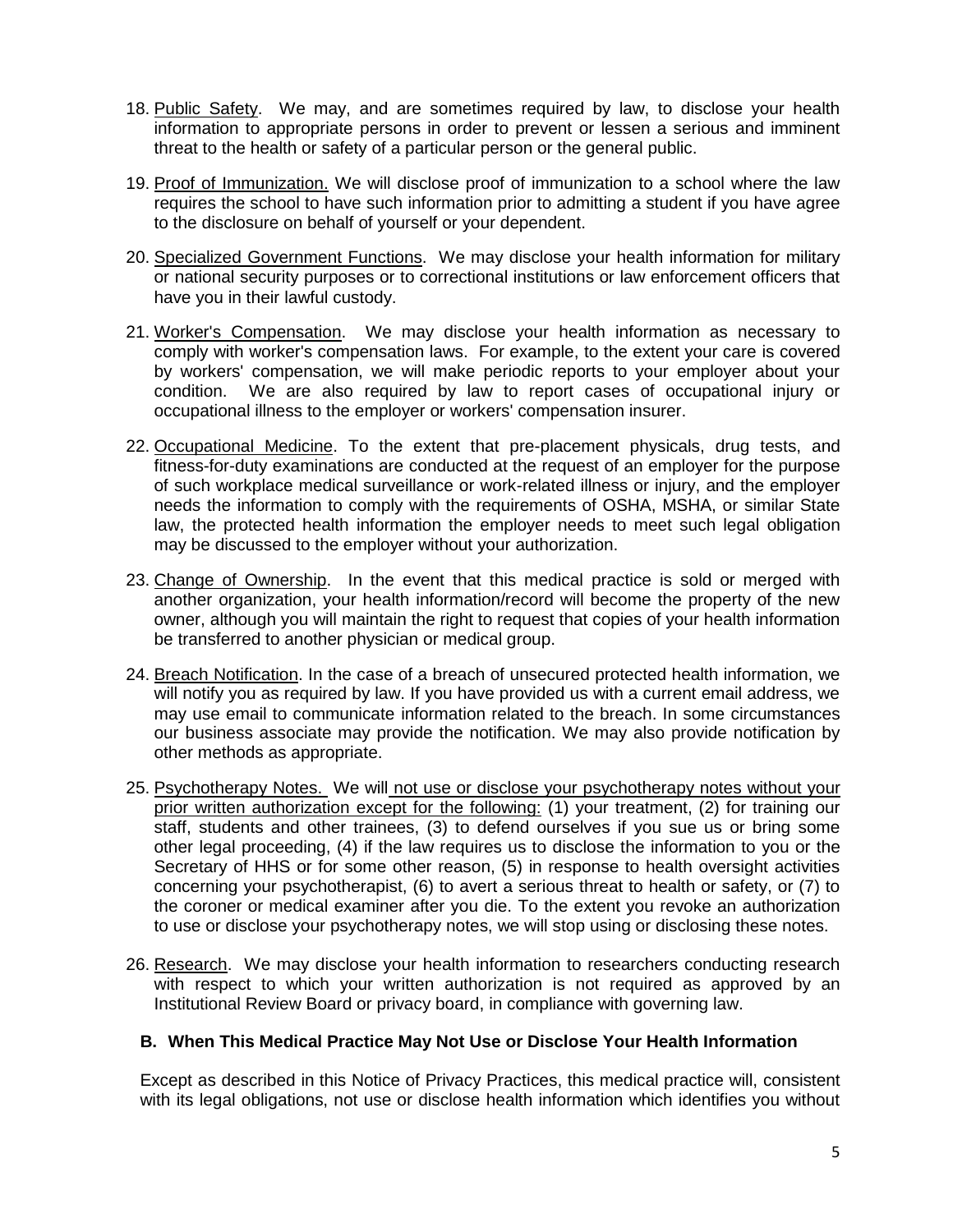your written authorization. If you do authorize this medical practice to use or disclose your health information for another purpose, you may revoke your authorization in writing at any time.

# **C. Your Health Information Rights**

- 1. Right to Request Special Privacy Protections. You have the right to request restrictions on certain uses and disclosures of your health information by a written request specifying what information you want to limit, and what limitations on our use or disclosure of that information you wish to have imposed. If you tell us not to disclose information to your commercial health plan concerning health care items or services for which you paid for in full out-of-pocket, we will abide by your request, unless we must disclose the information for treatment or legal reasons. We reserve the right to accept or reject any other request, and will notify you of our decision.
- 2. Right to Request Confidential Communications. You have the right to request that you receive your health information in a specific way or at a specific location. For example, you may ask that we send information to a particular email account or to your work address. We will comply with all reasonable requests submitted in writing which specify how or where you wish to receive these communications.
- 3. Right to Inspect and Copy. You have the right to inspect and copy your health information, with limited exceptions. To access your medical information, you must submit a written request detailing what information you want access to, whether you want to inspect it or get a copy of it, and if you want a copy, your preferred form and format. We will provide copies in your requested form and format if it is readily producible, or we will provide you with an alternative format you find acceptable, or if we can't agree and we maintain the record in an electronic format, your choice of a readable electronic or hardcopy format. We will also send a copy to any other person you designate in writing. We will charge a reasonable fee which covers our costs for labor, supplies, postage, and if requested and agreed to in advance, the cost of preparing an explanation or summary, as allowed by federal and California law. We may deny your request under limited circumstances. If we deny your request to access your child's records or the records of an incapacitated adult you are representing because we believe allowing access would be reasonably likely to cause substantial harm to the patient, you will have a right to appeal our decision. If we deny your request to access your psychotherapy notes, you will have the right to have them transferred to another mental health professional.
- 4. Right to Amend or Supplement. You have a right to request that we amend your health information that you believe is incorrect or incomplete. You must make a request to amend in writing, and include the reasons you believe the information is inaccurate or incomplete. We are not required to change your health information, and will provide you with information about this medical practice's denial and how you can disagree with the denial. We may deny your request if we do not have the information, if we did not create the information (unless the person or entity that created the information is no longer available to make the amendment), if you would not be permitted to inspect or copy the information at issue, or if the information is accurate and complete as is. If we deny your request, you may submit a written statement of your disagreement with that decision, and we may, in turn, prepare a written rebuttal. You also have the right to request that we add to your record a statement of up to 250 words concerning anything in the record you believe to be incomplete or incorrect. All information related to any request to amend or supplement will be maintained and disclosed in conjunction with any subsequent disclosure of the disputed information.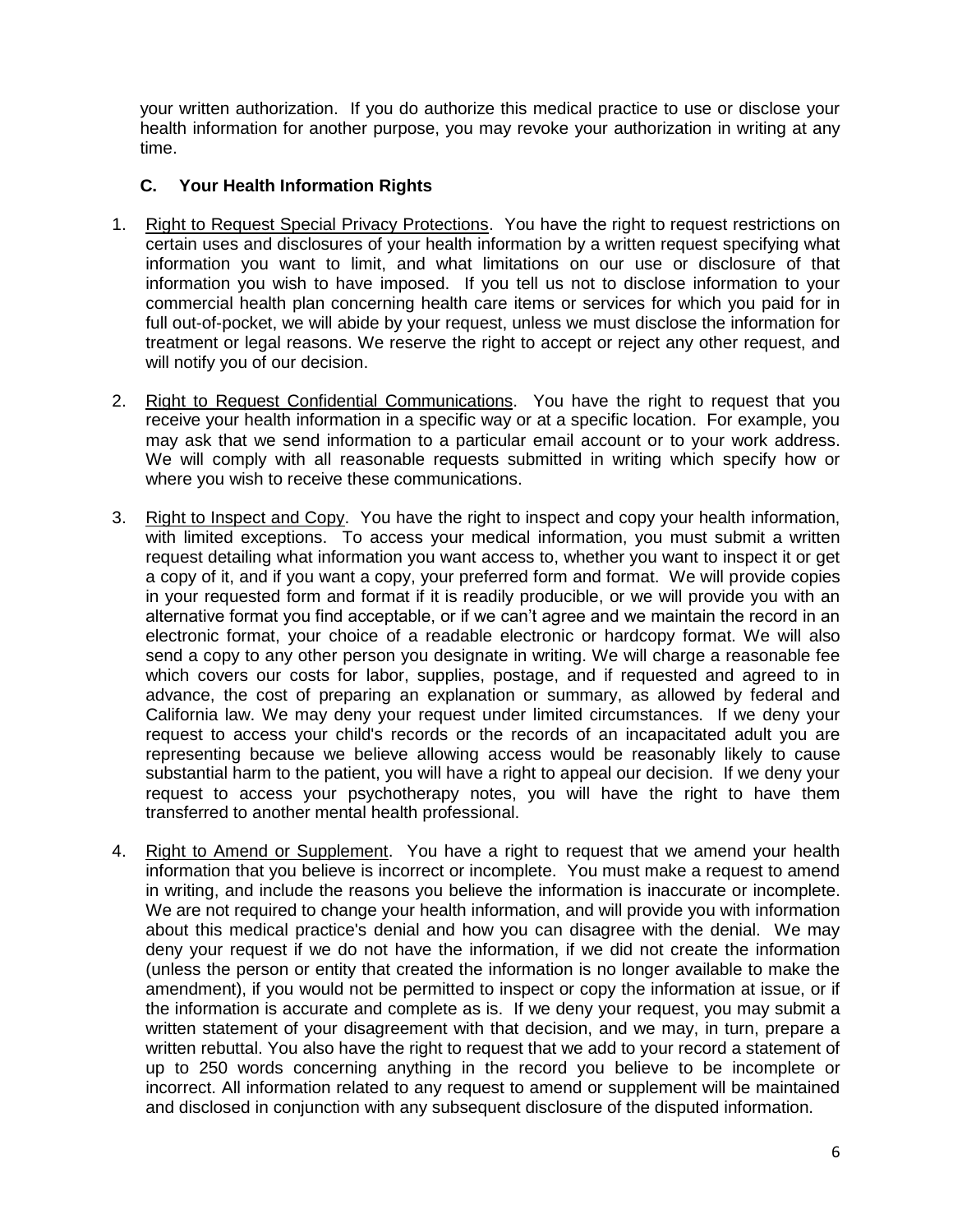- 5. Right to an Accounting of Disclosures. You have a right to receive an accounting of disclosures of your health information made by this medical practice, except that this medical practice does not have to account for the disclosures provided to you or pursuant to your written authorization, or as described in paragraphs 1 (treatment), 2 (payment), 3 (health care operations), 6 (notification and communication with family) and 18 (specialized government functions) of Section A of this Notice of Privacy Practices or disclosures for purposes of research or public health which exclude direct patient identifiers, or which are incident to a use or disclosure otherwise permitted or authorized by law, or the disclosures to a health oversight agency or law enforcement official to the extent this medical practice has received notice from that agency or official that providing this accounting would be reasonably likely to impede their activities.
- 6. You have a right to notice of our legal duties and privacy practices with respect to your health information, including a right to a paper copy of this Notice of Privacy Practices, even if you have previously requested its receipt by e-mail.

If you would like to have a more detailed explanation of these rights or if you would like to exercise one or more of these rights, contact our Privacy Officer listed at the top of this Notice of Privacy Practices.

## **D. Changes to this Notice of Privacy Practices**

We reserve the right to amend our privacy practices and the terms of this Notice of Privacy Practices at any time in the future. Until such amendment is made, we are required by law to comply with this Notice. After an amendment is made, the revised Notice of Privacy Protections will apply to all protected health information that we maintain, regardless of when it was created or received. We will keep a copy of the current notice posted in our reception area, and a copy will be available at each appointment. We will also post the current notice on our website.

### **E. Complaints**

Complaints about this Notice of Privacy Practices or how this medical practice handles your health information should be directed to our Privacy Officer listed at the top of this Notice of Privacy Practices.

If you are not satisfied with the manner in which this office handles a complaint, you may submit a formal complaint to:

Region IX Office of Civil Rights U.S. Department of Health & Human Services 90 7th Street, Suite 4-100 San Francisco, CA 94103 (415) 437-8310; (415) 437-8311 (TDD) (415) 437-8329 (fax) **OCRMail@hhs.gov**

The complaint form may be found at **www.hhs.gov/ocr/privacy/hipaa/complaints/hipcomplaint.pdf**. You will not be penalized in any way for filing a complaint.